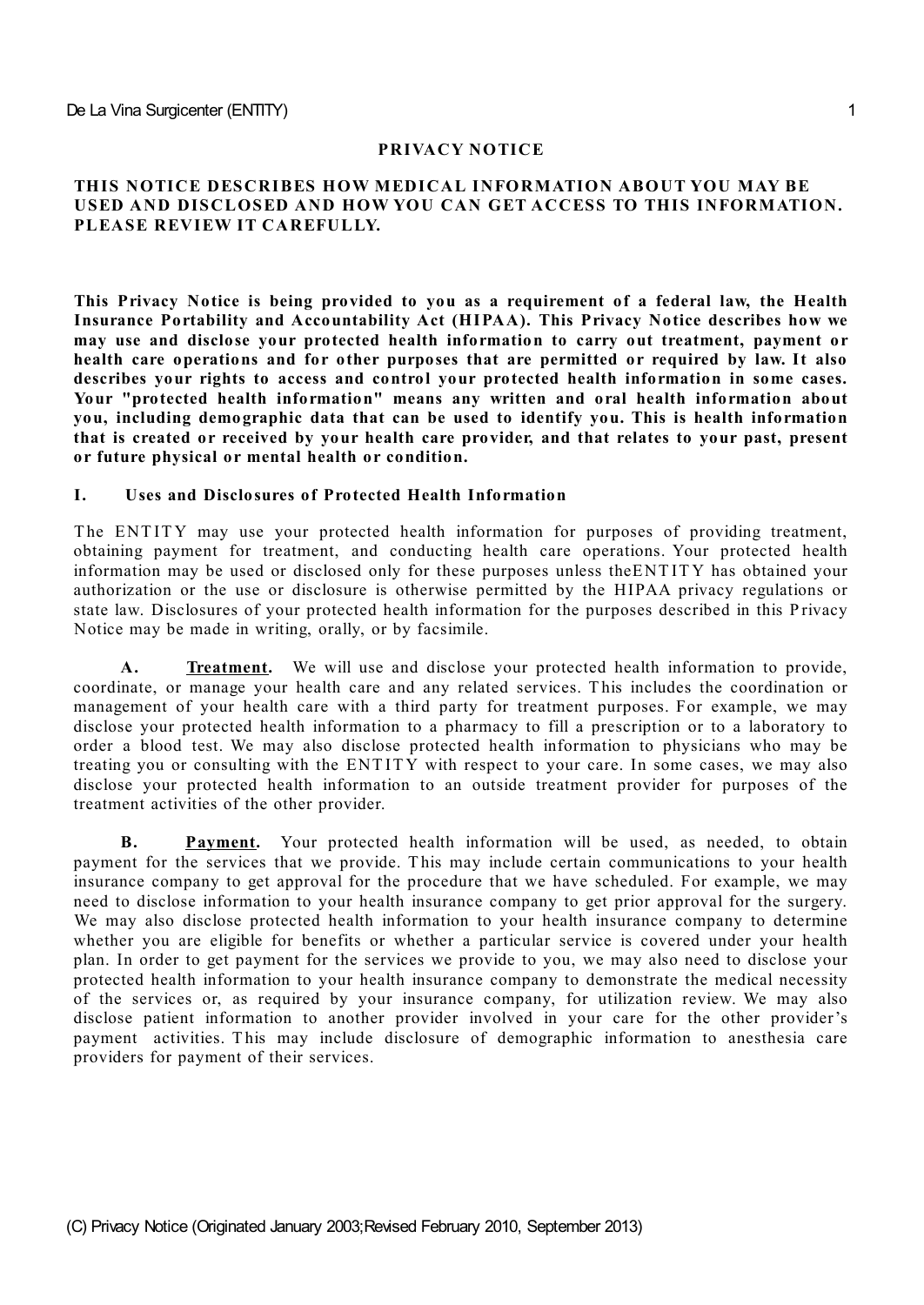**C. Operations.** We may use or disclose your protected health information, as necessary, for our own health care operations to facilitate the function of all or a portion of the ENTITY and to provide quality care to all patients. Health care operations include such activities as: quality assessment and improvement activities, employee review activities, training programs including those in which students, trainees, or practitioners in health care learn under supervision, accreditation, certification, licensing or credentialing activities, review and auditing, including compliance reviews, medical reviews, legal services and maintaining compliance programs, and business management and general administrative activities.

In certain situations, we may also disclose patient information to another provider or health plan for their health care operations.

**D. Other Uses and Disclosures.** As part of treatment, payment and health care operations, we may also use or disclose your protected health information for the following purposes:

1. To remind you of your surgery date.

2. We may, from time to time, contact you to provide information about treatment alternatives or other health-related benefits and services that we provide and that may be of interest to you.

### **II. Uses and Disclosures Beyond Treatment, Payment, and Health Care Operations Permitted Without Authorization or Opportunity to Object**

Federal privacy rules allow us to use or disclose your protected health information without your permission or authorization for a number of reasons including the following:

**A. When Legally Required or Permitted.** We will disclose your protected health information when we are required or permitted to do so by any federal, state or local law. One situation in which we may disclose your protected health information is in the instance of a breach involving your protected health information, to notify you, law enforcement and regulatory authorities, as necessary, of the situation, and others as appropriate to resolve the situation.

## **B. When There Are Risks to Public Health.**

We may disclose your protected health information for the following public activities and purposes:

- To prevent, control, or report disease, injury or disability as permitted by law.
- To report vital events such as birth or death as permitted or required by law.

• To conduct public health surveillance, investigations and interventions as permitted or required by law.

• To collect or report adverse events and product defects, track FDA regulated products, enable product recalls, repairs or replacements to the FDA and to conduct post marketing surveillance.

• To notify a person who has been exposed to a communicable disease or who may be at risk of contracting or spreading a disease as authorized by law.

• To report to an employer information about an individual who is a member of the workforce as legally permitted or required.

**C. To Report Suspected Abuse, Neglect Or Domestic Violence.** We may notify government authorities if we believe that a patient is the victim of abuse, neglect or domestic violence. We will make this disclosure only when specifically required or authorized by law or when the patient agrees to the disclosure.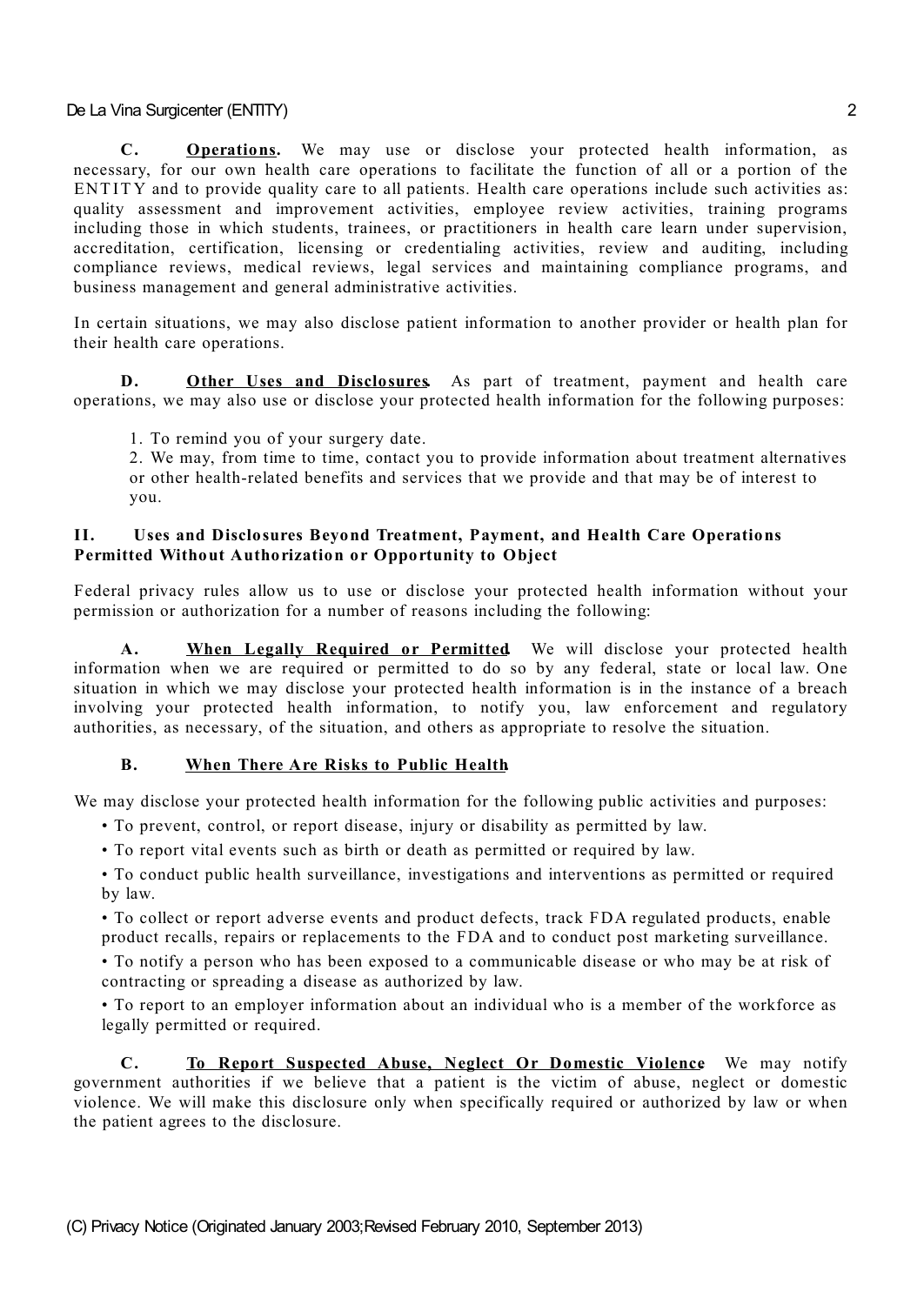**D. To Conduct Health Oversight Activities** We may disclose your protected health information to a health oversight agency for activities including audits; civil, administrative, or criminal investigations, proceedings, or actions; inspections; licensure or disciplinary actions; or other activities necessary for appropriate oversight as authorized by law. We will not disclose your health information under this authority if you are the subject of an investigation and your health information is not directly related to your receipt of health care or public benefits.

**E. In Connection With Judicial And Administrative Proceedings.** We may disclose your protected health information in the course of any judicial or administrative proceeding in response to an order of a court or administrative tribunal as expressly authorized by such order. In certain circumstances, we may disclose your protected health information in response to a subpoena to the extent authorized by state law if we receive satisfactory assurances that you have been notified of the request or that an effort was made to secure a protective order.

**F. For Law Enforcement Purposes.** may disclose your protected health information to a law enforcement official for law enforcement purposes as follows:

• As required by law for reporting of certain types of wounds or other physical injuries.

- Pursuant to court order, court-ordered warrant, subpoena, summons or similar process.
- For the purpose of identifying or locating a suspect, fugitive, material witness or missing person.
- Under certain limited circumstances, when you are the victim of a crime.
- To a law enforcement official if the ENT ITY has a suspicion that your health condition was the result of criminal conduct.
- In an emergency to report a crime.

**G. To Coroners, Funeral Directors, and for Organ Donation.** We may disclose protected health information to a coroner or medical examiner for identification purposes, to determine cause of death or for the coroner or medical examiner to perform other duties authorized by law. We may also disclose protected health information to a funeral director, as authorized by law, in order to permit the funeral director to carry out their duties. We may disclose such information in reasonable anticipation of death. Once you have been dead for 50 years (or such other period as specified by law), we may use and disclose your health information without regard to the restrictions set forth in this notice. Protected health information may be used and disclosed for cadaveric organ, eye or tissue donation purposes.

**H. For Research Purposes.** We may use or disclose your protected health information for research when the use or disclosure for research has been approved by an institutional review board that has reviewed the research proposal and research protocols to address the privacy of your protected health information. Under certain circumstances, your information may also be disclosed without your authorization to researchers preparing to conduct a research project or for research on decedents or to researchers pursuant to a written data use agreement.

**I. In the Event of a Serious Threat to Health or Safety.** We may, consistent with applicable law and ethical standards of conduct, use or disclose your protected health information if we believe, in good faith, that such use or disclosure is necessary to prevent or lessen a serious and imminent threat to your health or safety or to the health and safety of the public.

**J. For Specified Government Functions.** In certain circumstances, federal regulations authorize the ENT ITY to use or disclose your protected health information to facilitate specified government functions relating to military and veterans activities, national security and intelligence activities, protective services for the President and others, medical suitability determinations, correctional institutions, and law enforcement custodial situations.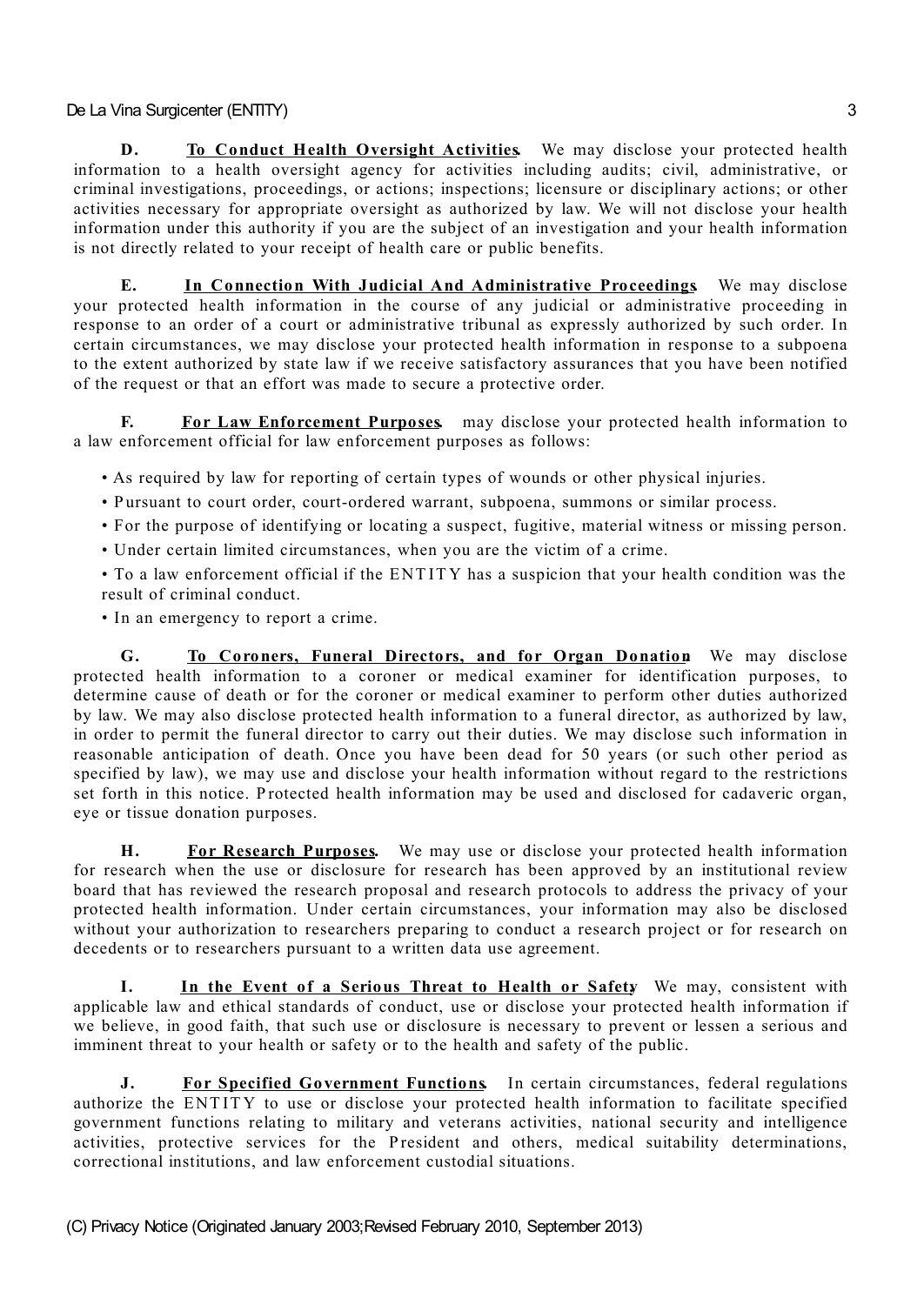**K. For Worker's Compensation.** T he ENT ITY may release your health information to comply with worker's compensation laws or similar programs.

**L. Business Associates.** We may contract with one or more business associates through the course of our operations. We may disclose your health information to our business associates so that they can perform the job we have asked them to do. We required that our business associates sign a business associate agreement and agree to safeguard the privacy and security of your health information.

# **III. Uses and Disclosures Permitted without Authorization but with Opportunity to Object**

**We may disclose your protected health information to your family member or a close personal friend if it is directly relevant to the person's involvement in your surgery or payment related to your surgery. We can also disclose your information in connection with trying to locate or notify family members or others involved in your care concerning your location, condition or death.**

**You may object to these disclosures. If you do not object to these disclosures or we can infer from the circumstances that you do not object or we determine, in the exercise of our professional judgment, that it is in your best interests for us to make disclosure of information that is directly relevant to the person's involvement with your care, we may disclose your protected health information as described.**

# **IV. Uses and Disclosures which you Authorize**

Other than as stated above, we will not disclose your health information other than with your written authorization. You may revoke your authorization in writing at any time except to the extent that we have taken action in reliance upon the authorization. Examples of disclosures that require your authorization are:

**A. Marketing.** Except as otherwise permitted by law, we will not use or disclose your health information for marketing purposes without your written authorization. However, in order to better serve you, we may communicate with you about refill reminders and alternative products. Should you inquire about a particular product-specific good or service, we may also provide you with informational materials. We may also, at times, send you informational materials about a particular product or service that may be helpful for your treatment.

**B. No Sale of Your Health Information.** We will not sell your health information to a third party without your prior written authorization.

# **V. Your Rights**

You have the following rights regarding your health information:

# **A. The right to inspect and copy your protected health information.**

You may inspect and obtain a copy of your protected health information that is contained in a designated record set for as long as we maintain the protected health information. A "designated record set" contains medical and billing records and any other records that your surgeon and the ENTITY use for making decisions about you.

Under federal law, however, you may not inspect or copy the following records: psychotherapy notes; information compiled in reasonable anticipation of, or for use in, a civil, criminal, or administrative action or proceeding; and protected health information that is subject to a law that prohibits access to protected health information. Depending on the circumstances, you may have the right to have a

(C) Privacy Notice (Originated January 2003;Revised February 2010, September 2013)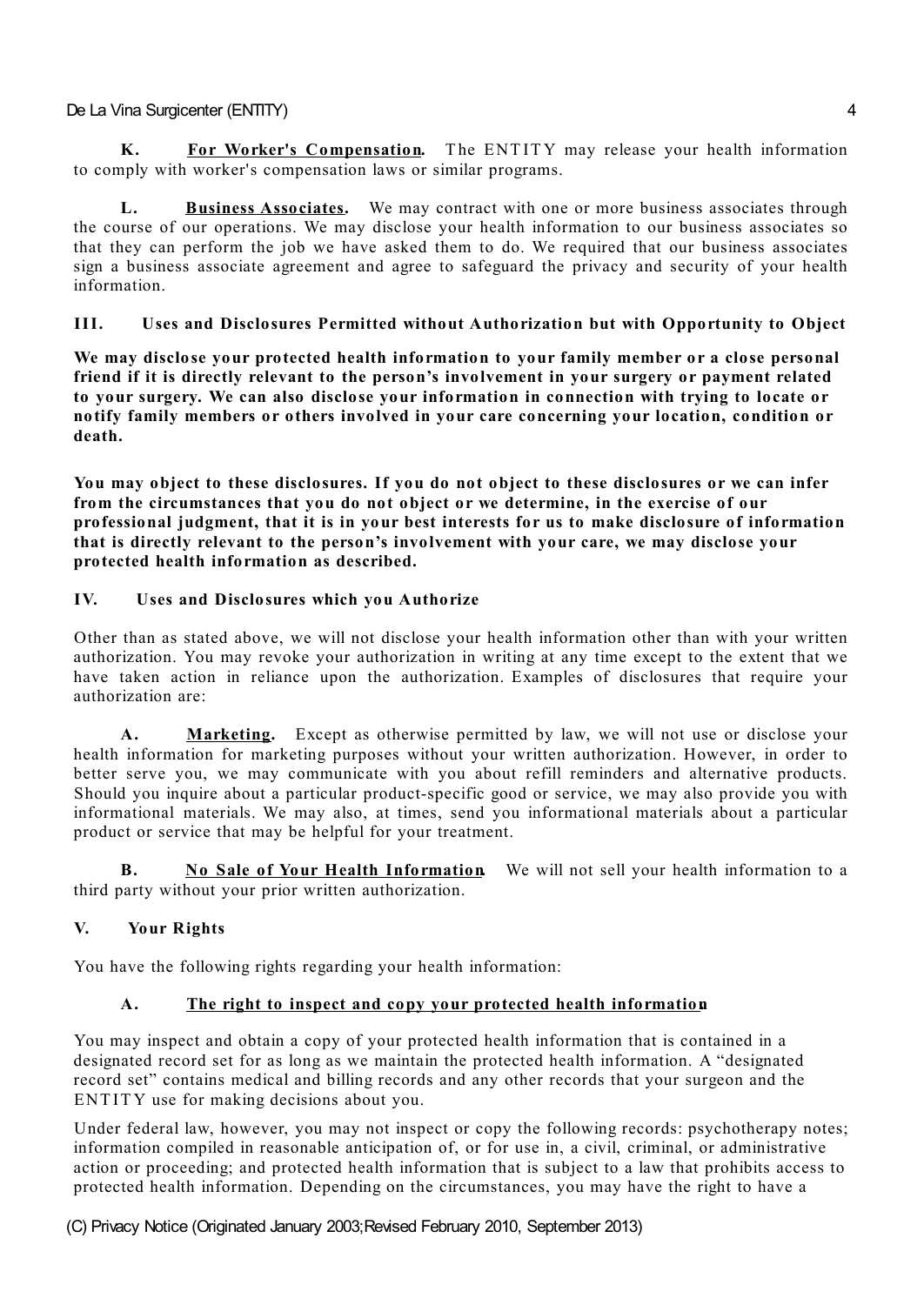decision to deny access reviewed.

We may deny your request to inspect or copy your protected health information if, in our professional judgment, we determine that the access requested is likely to endanger your life or safety or that of another person, or that it is likely to cause substantial harm to another person referenced within the information. You have the right to request a review of this decision.

To inspect and copy your medical information, you must submit a written request to the P rivacy Officer whose contact information is listed on the last page of this P rivacy Notice. If you request a copy of your information, we may charge you a fee for the costs of copying, mailing or other costs incurred by us in complying with your request.

P lease contact our P rivacy Officer if you have questions about access to your medical record.

### **B. The right to request a restriction on uses and disclosures of your protected health information.**

You may ask us not to use or disclose certain parts of your protected health information for the purposes of treatment, payment or health care operations. You may also request that we not disclose your health information to family members or friends who may be involved in your care or for notification purposes as described in this Privacy Notice. Your request must state the specific restriction requested and to whom you want the restriction to apply.

If you request that the ENT ITY not disclose your protected health information to your health plan for the purposes of payment or healthcare operations (but not treatment), and if you are paying for your treatment out of pocket in full, then the ENT ITY must honor your requested restriction. Otherwise, the ENT ITY is not required to agree to a restriction that you may request. We will notify you if we deny your request to a restriction. If the ENT ITY does agree to the requested restriction, we may not use or disclose your protected health information in violation of that restriction unless it is needed to provide emergency treatment. Under certain circumstances, we may terminate our agreement to a restriction. You may request a restriction by contacting the Privacy Officer.

**C. The right to request to receive confidential communications from us by alternative means or at an alternative location.** You have the right to request that we communicate with you in certain ways. We will accommodate reasonable requests. We may condition this accommodation by asking you for information as to how payment will be handled or specification of an alternative address or other method of contact. We will not require you to provide an explanation for your request. Requests must be made in writing to our Privacy Officer.

**D. The right to request amendments to your protected health information.** You may request an amendment of protected health information about you in a designated record set for as long as we maintain this information. In certain cases, we may deny your request for an amendment. If we deny your request for amendment, you have the right to file a statement of disagreement with us and we may prepare a rebuttal to your statement and will provide you with a copy of any such rebuttal. Requests for amendment must be in writing and must be directed to our P rivacy Officer. In this written request, you must also provide a reason to support the requested amendments.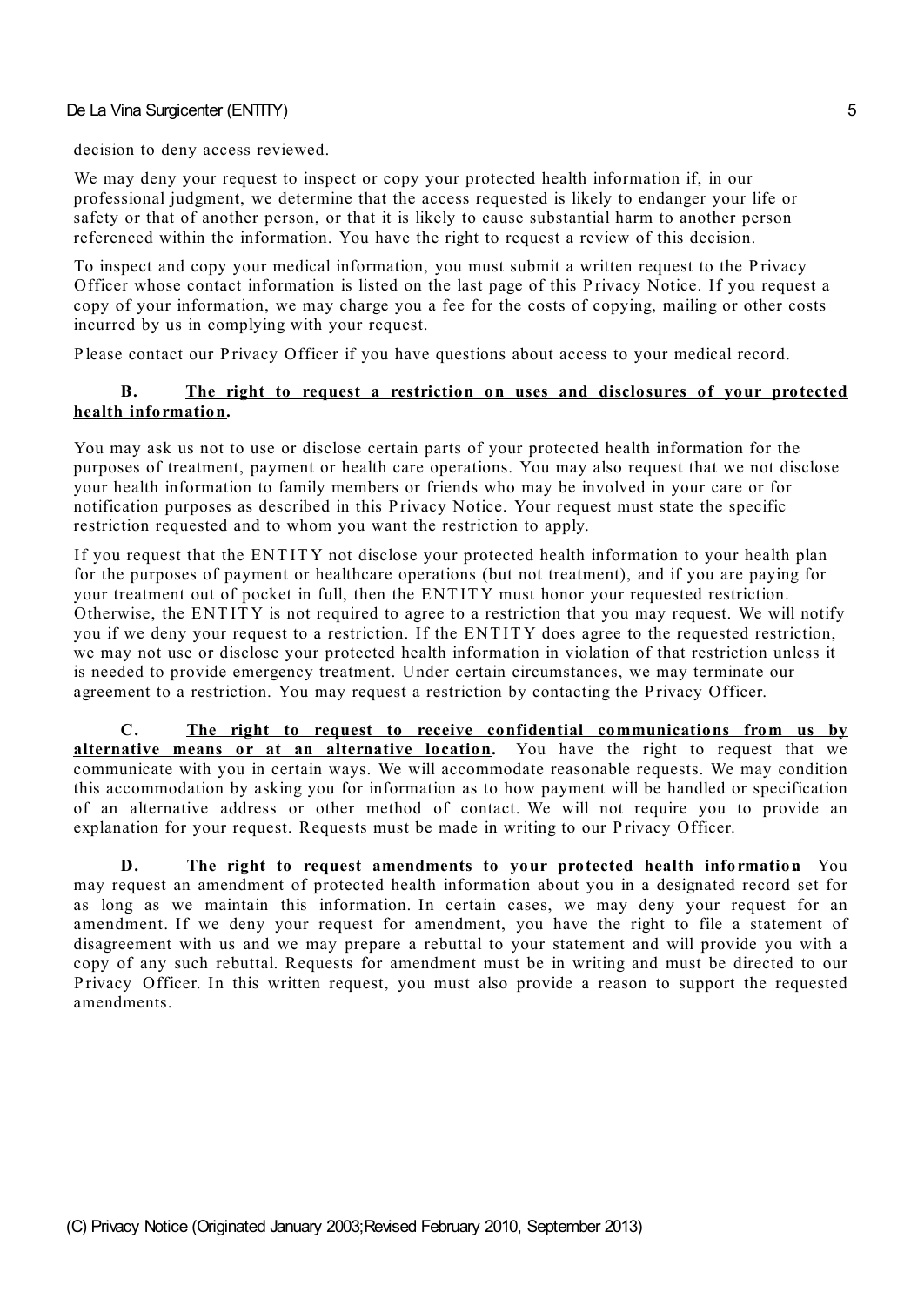**E. The right to receive an accounting.** You have the right to request an accounting of certain disclosures of your protected health information made by the ENT ITY. T his right applies to disclosures for purposes other than treatment, payment or health care operations as described in this P rivacy Notice. We are also not required to account for disclosures that you requested, disclosures that you agreed to by signing an authorization form, disclosures for anENT ITY directory, to friends or family members involved in your care, or certain other disclosures we are permitted to make without your authorization. The request for an accounting must be made in writing to our Privacy Officer. The request should specify the time period sought for the accounting. We are not required to provide an accounting for disclosures that take place prior to April 14, 2003. Accounting requests may not be made for periods of time in excess of six years. After January 1, 2014 (or a later date as permitted by HIPAA), the list of disclosures will include disclosures made for treatment, payment or health care operations using our electronic health record (if we have one for you). We will provide the first accounting you request during any 12-month period without charge. Subsequent accounting requests may be subject to a reasonable cost-based fee.

**F. The right to obtain a paper copy of this notice.** Upon request, we will provide a separate paper copy of this notice even if you have already received a copy of the notice or have agreed to accept this notice electronically.

## **VI. Our Duties**

The ENTITY is required by law to maintain the privacy of your health information and to provide you with this Privacy Notice of our duties and privacy practices. We are required to abide by terms of this Notice as may be amended from time to time. We reserve the right to change the terms of this Notice and to make the new Notice provisions effective for all future protected health information that we maintain. If the ENT ITY changes its Notice, we will provide a copy of the revised Notice by sending a copy of the revised Notice via regular mail or through in-person contact at your next visit. In the event there has been a breach of your unsecured protected health information, we will notify you.

### **VII. Complaints**

You have the right to express complaints to the ENT ITY and to the Secretary of Health and Human Services if you believe that your privacy rights have been violated. You may complain to the ENTITY by contacting the ENTITY's Privacy Officer verbally or in writing, using the contact information below. We encourage you to express any concerns you may have regarding the privacy of your information. You will not be retaliated against in any way for filing a complaint.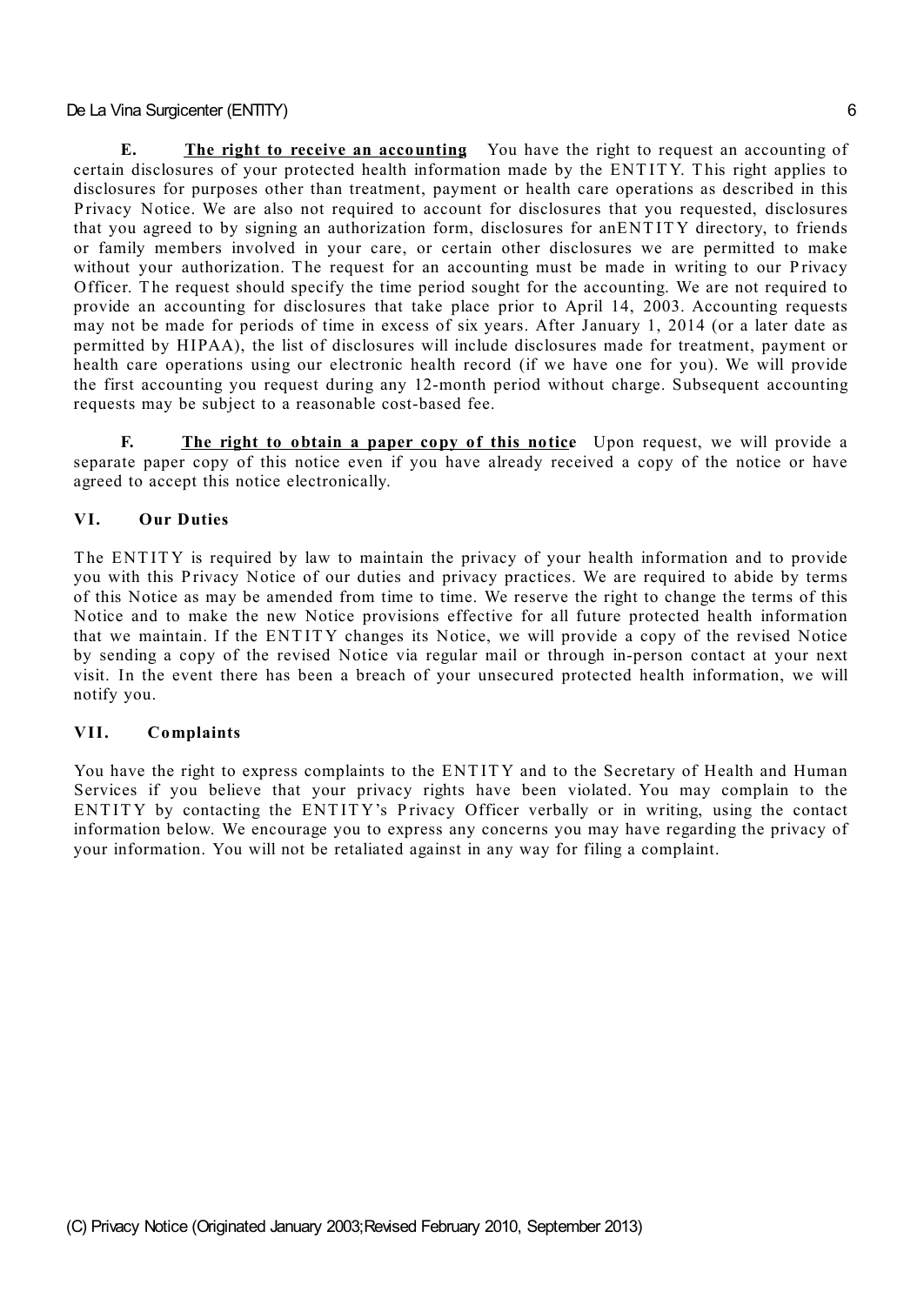## **VIII. Contact Person**

The ENTITY's contact person for all issues regarding patient privacy and your rights under the federal privacy standards is the Privacy Officer. Information regarding matters covered by this Notice can be requested by contacting the Privacy Officer. If you feel that your privacy rights have been violated by the ENTITY you may submit a complaint to our Privacy Officer by sending it to:

P rivacy Officer **De La Vina Surgicenter 2323 De La Vina, Suite 102 Santa Barbara, California 93105**

The Privacy Officer can be contacted by telephone at (805) 682-5065.

### **IX. Effective Date**

**This Notice is effective April 14, 2003, with revisions effective February 17, 2010 and September, 2013.**